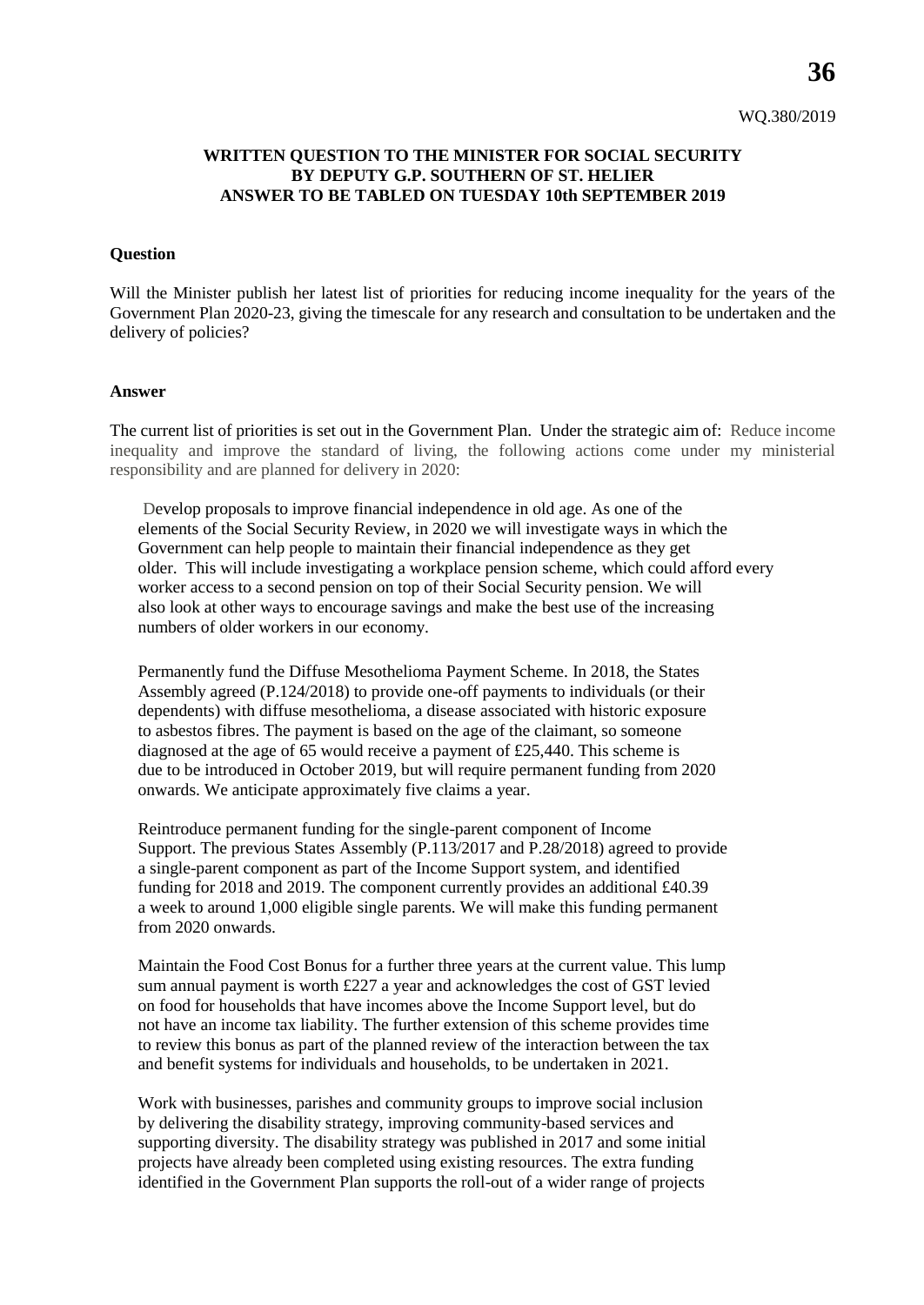from 2020 onwards. In 2020, we will also build on the successful Closer to Home initiative, launched in 2019. The first stage of the project delivered a range of community services at Communicare in St Brélade. In 2020 we will extend this model to other locations, as well as extending the range of services provided. We will also work within Government and across the Island to support diversity.

Develop proposals to support disabled adults living at home and their informal carers. As the population ages, more Islanders will live with a long-term condition and will need daily help. 10% of households include someone who provides informal care to a friend or relative (Jersey Health and Life Opportunities Survey 2015). In 2020, we will develop additional support for disabled people who continue to live in their own home, and their carers. This may include the provision of a personal budget, or financial help with the additional costs faced by households looking after a family member at home. We will also consider how to fully recognise the role of family carers

Amend the social security scheme to provide benefits to both parents. The contributory benefit system currently only supports a birth mother with a weekly allowance of £216 per week while she is off work caring for a new baby. As part of the Social Security Review, we have acknowledged the need to move to a more family friendly labour market, which acknowledges the role of all parents in the care of their children. In 2020, we will make changes to contributory benefits so that both parents will be able to receive parental benefits. This will be funded from two changes to Social Security contributions. We will increase the cap on earnings from £176,000 to £250,000; we will also increase the contributions rate received from employers of higher-earning workers, and high-earning self-employed people, from 2% to 2.5%. These changes are anticipated to generate an additional £3.35 million in 2020..

Develop a new approach to supporting workers with long-term health conditions. Supporting workers with long-term health conditions to return to or remain in employment supports their wellbeing, mitigates the effects of the ageing population, reduces health costs, increases tax revenues, and also reduces the need for inward migration. Building on research undertaken by the Social Security Review, in 2020 we will work closely with employers, health and other professionals to develop improvement proposals. These will focus on a new assessment process, the balance of responsibility between Government and employers in supporting workers during periods of incapacity, and a health and benefit framework that supports individuals to remain in employment whenever possible.

Deliver improved legal rights to employees. The Employment Forum is an independent statutory body that makes recommendations to the Minister for Social Security on changes to employment law. In 2020, the Forum will report on the possible extension of employee rights in respect of rest breaks (the right to a break during the working day) and annual leave. The next area to be considered will be a review of the use of 'zero hour' contracts

Complete the annual minimum wage review. In 2018 (P.171/2017) the States Assembly agreed to aim for a minimum wage rate set at 45% of average (mean) earnings by the end of 2020, subject to economic and labour market conditions. There will be two increases during 2019 and the minimum wage will be reviewed again in 2020, with the aim of increasing the minimum wages of the lowest-paid employees. The Employment Forum's review will take account of the views of stakeholders during consultation, and Government commitment to support productivity improvements in low-wage sectors as well as the general economy.